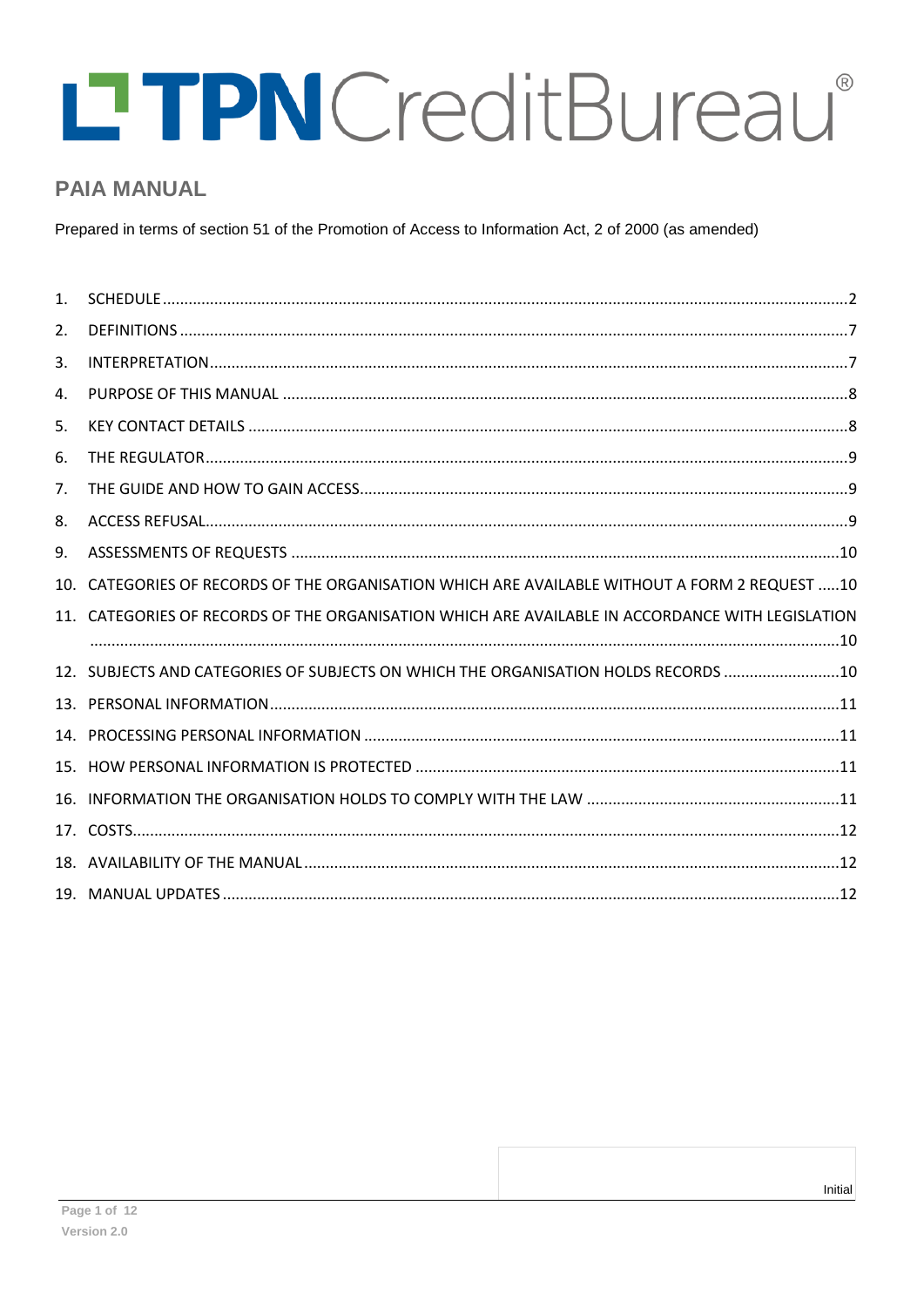# <span id="page-1-0"></span>1.1 **The Organisation**

|     | Name                | TPN Group (Pty) Ltd                                      |
|-----|---------------------|----------------------------------------------------------|
|     | Registration number | 2002/032126/07                                           |
|     | Physical address    | First Floor, South Block, Bradenham Hall, 7 Mellis Road, |
|     | Rivonia, Gauteng    |                                                          |
|     | Email address       | info@tpn.co.za                                           |
|     | Telephone number    | 0861 876 000                                             |
|     | Fax number          | 0861 876 329                                             |
| 1.2 | Website             | www.tpn.co.za                                            |

# 1.3 **The IO (information officer)**

| Full name        | Chris Dickens  |
|------------------|----------------|
| Email address    | info@tpn.co.za |
| Telephone number | 0861 876 000   |

## 1.4 **The DIO (deputy information officer)**

| Full name        | Not Applicable |
|------------------|----------------|
| Email address    | Not Applicable |
| Telephone number | Not Applicable |

# 1.5 **The Regulator's contact details**

| Physical address | JD House, 27 Stiemens Street, Braamfontein, Johannesburg, 2001 |  |
|------------------|----------------------------------------------------------------|--|
| Postal address   | PO Box 3153, Braamfontein, Johannesburg, 2017                  |  |
| Telephone        | +27 (0) 10 023 5200                                            |  |
| Email address    | enquiries@inforegulator.org.za                                 |  |
| Website          | https://www.justice.gov.za/inforeg                             |  |

# 1.6 **Categories of records of the Organisation which are available with / without request**

| Category   | <b>Types of records</b>        | Website  | <b>Request</b> |
|------------|--------------------------------|----------|----------------|
| Compliance | Terms of use for the website   | $\times$ |                |
| Compliance | Privacy policy for the website | X        |                |
| Compliance | SARS tax clearance certificate |          | X              |
|            |                                |          |                |

Initial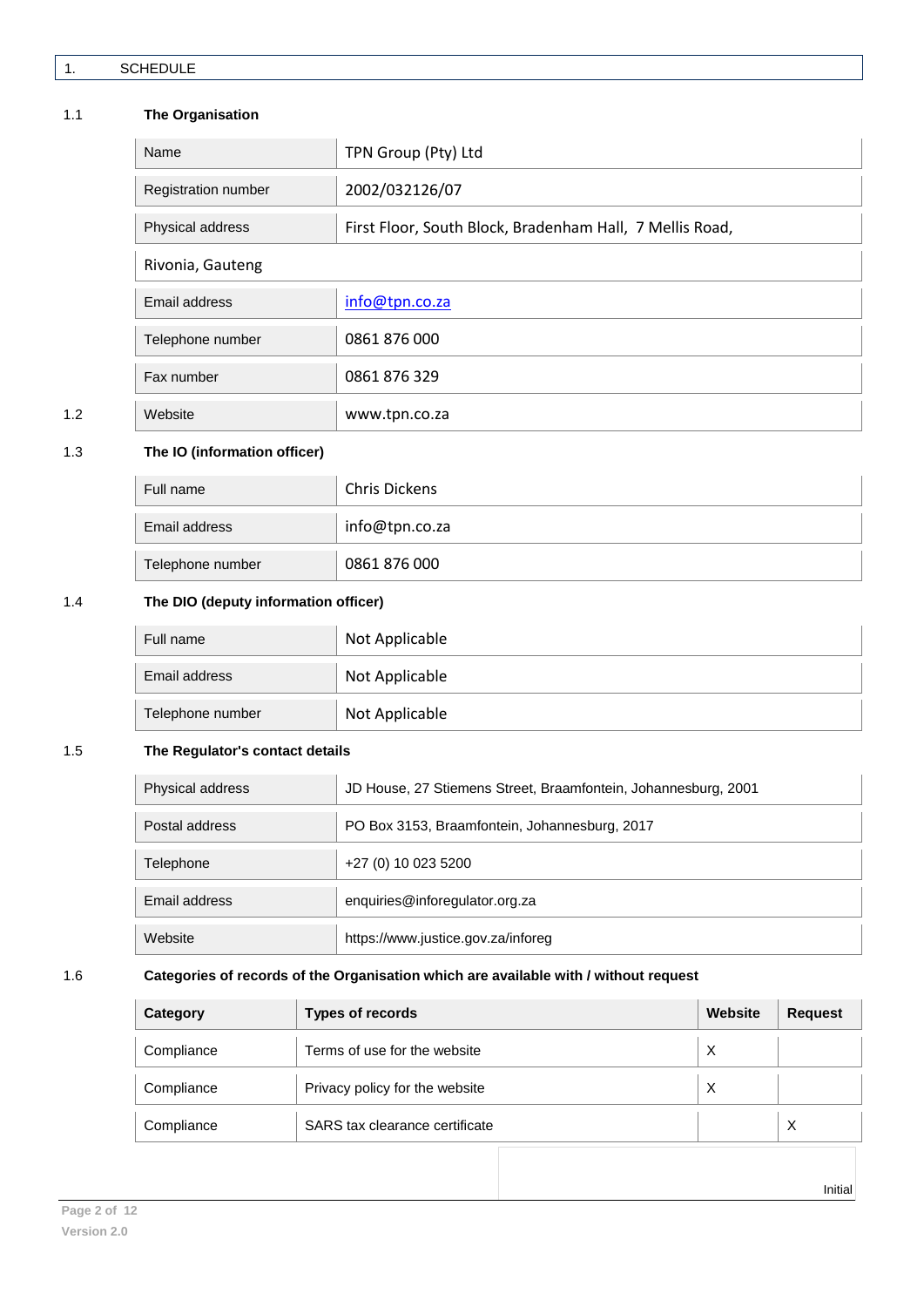| Compliance | <b>BBBEE</b> certificate             | X |
|------------|--------------------------------------|---|
|            |                                      |   |
| Compliance | Company registration document (CIPC) | X |
| Compliance | VAT registration                     | X |
| Compliance | Company profile                      | X |
| Compliance | Public product Information           | X |
| Compliance | <b>Newsletters</b>                   | X |

# 1.7 **Categories of records of the Organisation which are available in accordance with legislation**

| <b>Category of records</b>                                        | <b>Applicable legislation</b> |
|-------------------------------------------------------------------|-------------------------------|
| Memorandum of incorporation                                       | Companies Act                 |
| <b>PAIA Manual</b>                                                | <b>PAIA</b>                   |
| PAIA Guides (issued by the Regulator and available on<br>request) | <b>PAIA</b>                   |

# 1.8 **Subjects and categories of subjects on which the Organisation holds records**

| Subjects on which the Organisation<br>holds records | Categories of records                  |
|-----------------------------------------------------|----------------------------------------|
| Compliance                                          | Policies and procedures                |
|                                                     | Minutes of board of directors meetings |
|                                                     | Register of board of directors         |
|                                                     | Health and safety plan                 |
|                                                     | Personal Information impact assessment |
|                                                     | Covid register                         |
| <b>Sales and marketing</b>                          | Marketing strategy                     |
|                                                     | List of clients and prospects          |
|                                                     | CRM system with details of clients     |
|                                                     | Client agreements                      |
|                                                     | <b>Client files</b>                    |
|                                                     | Client correspondence                  |
|                                                     | Sales records                          |
| <b>Human resources</b>                              | HR policies and procedures             |
|                                                     | Advertised posts                       |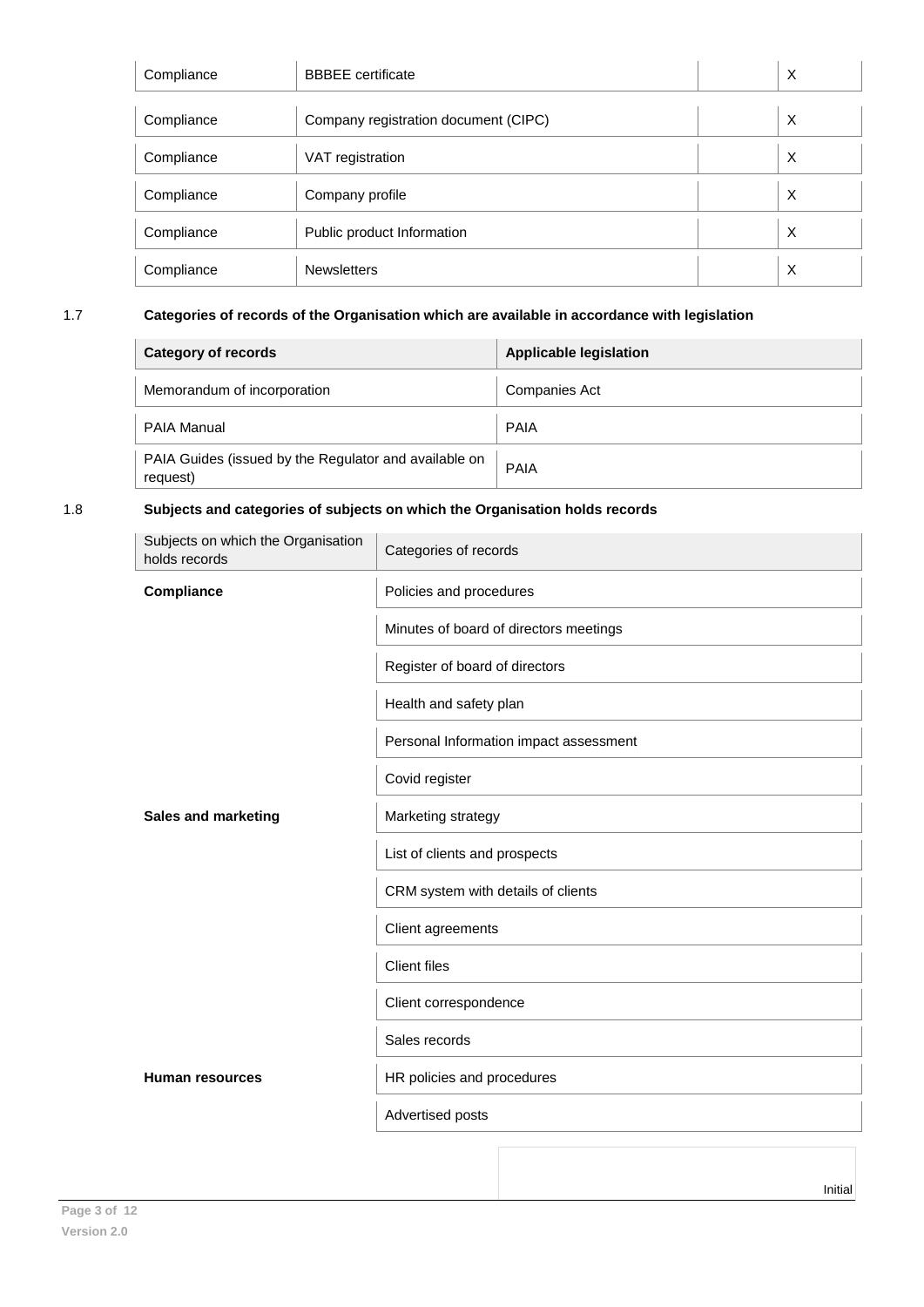| Employees records (including Special Personal Information) |                                                                                                                                         |  |
|------------------------------------------------------------|-----------------------------------------------------------------------------------------------------------------------------------------|--|
| Employment equity plan                                     |                                                                                                                                         |  |
|                                                            | Medical aid records                                                                                                                     |  |
|                                                            | Pension fund records                                                                                                                    |  |
|                                                            | Performance management records                                                                                                          |  |
|                                                            | Employee benefit records                                                                                                                |  |
|                                                            | Payroll records (including PAYE)                                                                                                        |  |
|                                                            | SARS records (e.g. IRP5's)                                                                                                              |  |
|                                                            | <b>UIF</b> records                                                                                                                      |  |
|                                                            | Training attendance register                                                                                                            |  |
|                                                            | Disciplinary and grievance records                                                                                                      |  |
|                                                            | Finance policies                                                                                                                        |  |
|                                                            | Annual budgets                                                                                                                          |  |
|                                                            | Variance reports (budget vs actual)                                                                                                     |  |
|                                                            | <b>Financial statements</b>                                                                                                             |  |
|                                                            | Monthly management accounts                                                                                                             |  |
|                                                            | VAT schedules                                                                                                                           |  |
|                                                            | <b>SARS</b> tax clearance                                                                                                               |  |
|                                                            | Monthly journals                                                                                                                        |  |
|                                                            | Annual journals                                                                                                                         |  |
|                                                            | Cash book                                                                                                                               |  |
|                                                            | General ledger                                                                                                                          |  |
|                                                            | Financial reconciliations                                                                                                               |  |
|                                                            | Debtors including invoices, statement and credit notes                                                                                  |  |
|                                                            | Creditors, including invoices, statements, credit notes, BBBEE certificates,<br>BBBEE affidavits, SARS tax clearance and asset register |  |
|                                                            | Banking records and statements                                                                                                          |  |
|                                                            | Electronic banking records                                                                                                              |  |

**Finance**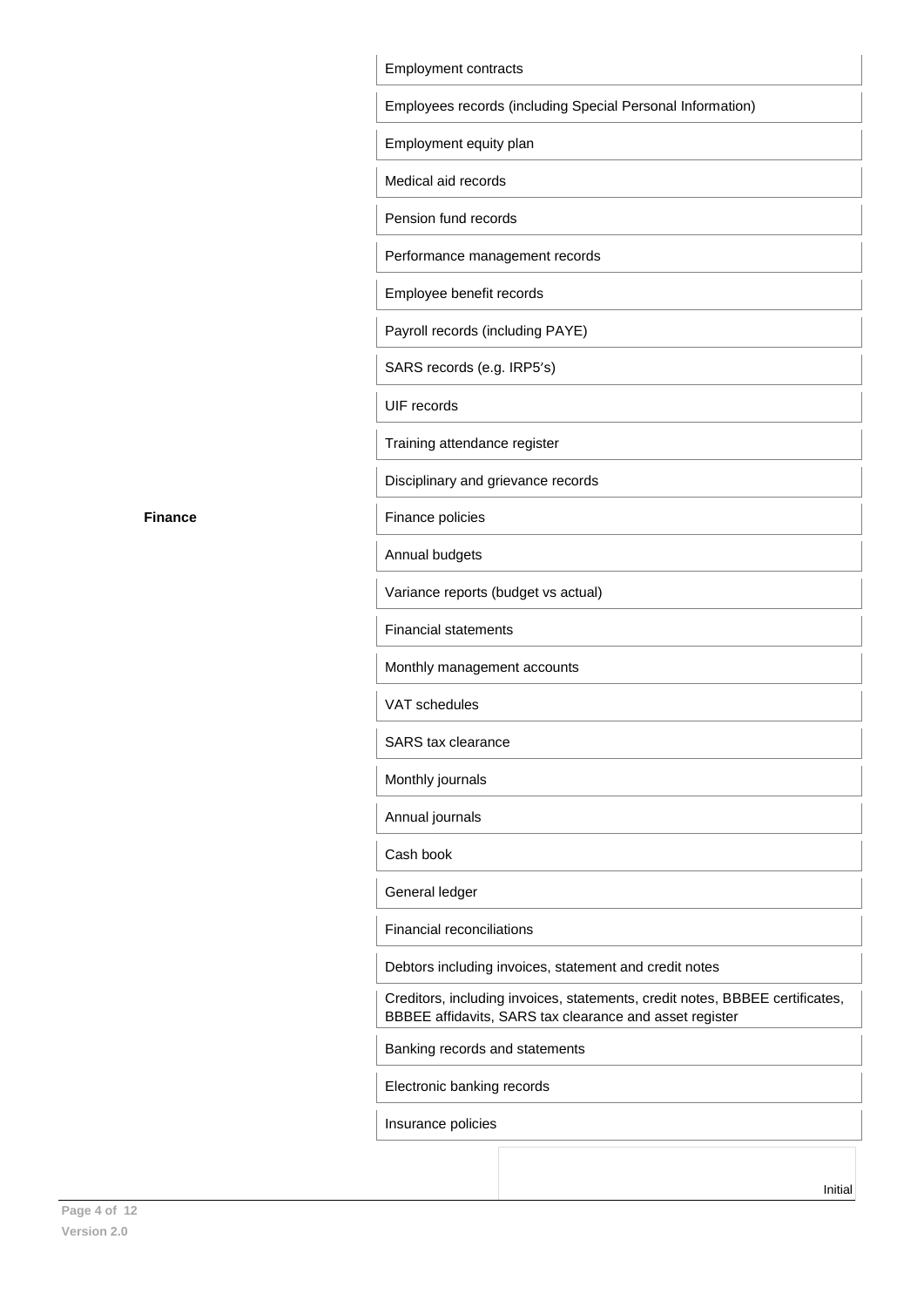| <b>Technology</b> | Information security policies            |
|-------------------|------------------------------------------|
|                   | Register of hardware                     |
|                   | Register of software                     |
|                   | Record of access to systems              |
| <b>Operations</b> | Rental agreements                        |
|                   | Credit Bureau records                    |
|                   | Non-disclosure agreements                |
|                   | Supplier agreements                      |
|                   | <b>Distributor Agreements</b>            |
|                   | Internal correspondence (emails / memos) |
|                   |                                          |

### 1.9 **Description of the categories of Data Subjects and of the information or categories of information relating thereto**

| <b>Categories of Data</b><br><b>Subjects</b>                        | Personal Information that may be Processed                                                                                                                                                                                                                                                                                  | <b>Purpose</b>                                                                                                                                                                                        |
|---------------------------------------------------------------------|-----------------------------------------------------------------------------------------------------------------------------------------------------------------------------------------------------------------------------------------------------------------------------------------------------------------------------|-------------------------------------------------------------------------------------------------------------------------------------------------------------------------------------------------------|
| Clients and<br>prospective clients<br>(including debtors)           | Name, ID number, date of birth, email address,<br>physical address, postal address, contact<br>number, company registration number, BBBEE<br>rating, financial data                                                                                                                                                         | To service our clients and to invoice<br>them for the products sold or<br>services rendered                                                                                                           |
| Service providers<br>(including suppliers /<br>vendors / creditors) | Name, registration number, VAT number,<br>physical address, email address, postal address,<br>contact number, company registration<br>information, BBBEE status documents, SARS<br>tax clearance, bank details, financial data                                                                                              | To engage and pay service<br>providers for products received or<br>services that they have performed                                                                                                  |
| Consumers                                                           | Name and surname, ID number, date of birth,<br>gender, email address, physical address, contact<br>details                                                                                                                                                                                                                  | To carry out Credit Bureau activities                                                                                                                                                                 |
| Employees and<br>contractors                                        | Name and surname, ID number, passport, date<br>of birth, marital status, next of kin and family<br>details, email address, physical address, postal<br>address, education and qualifications, gender<br>and race, contact numbers, bank details, salary /<br>remuneration amount, tax details and criminal<br>record checks | To employ staff and contractors; to<br>maintain employee records; to pay<br>the employees and contractors; to<br>comply with the necessary<br>legislation and with company<br>policies and procedures |

# 1.10 **The recipients or categories of recipients to whom the Personal Information may be supplied**

| Category of Personal Information                                                | Recipients or categories of recipients to whom the<br>Personal Information may be supplied |  |
|---------------------------------------------------------------------------------|--------------------------------------------------------------------------------------------|--|
| Names and Surname, ID number for criminal checks                                | South African Police Services                                                              |  |
| Names and Surname, ID number, qualifications for<br>qualification verifications | South African Qualifications Authority                                                     |  |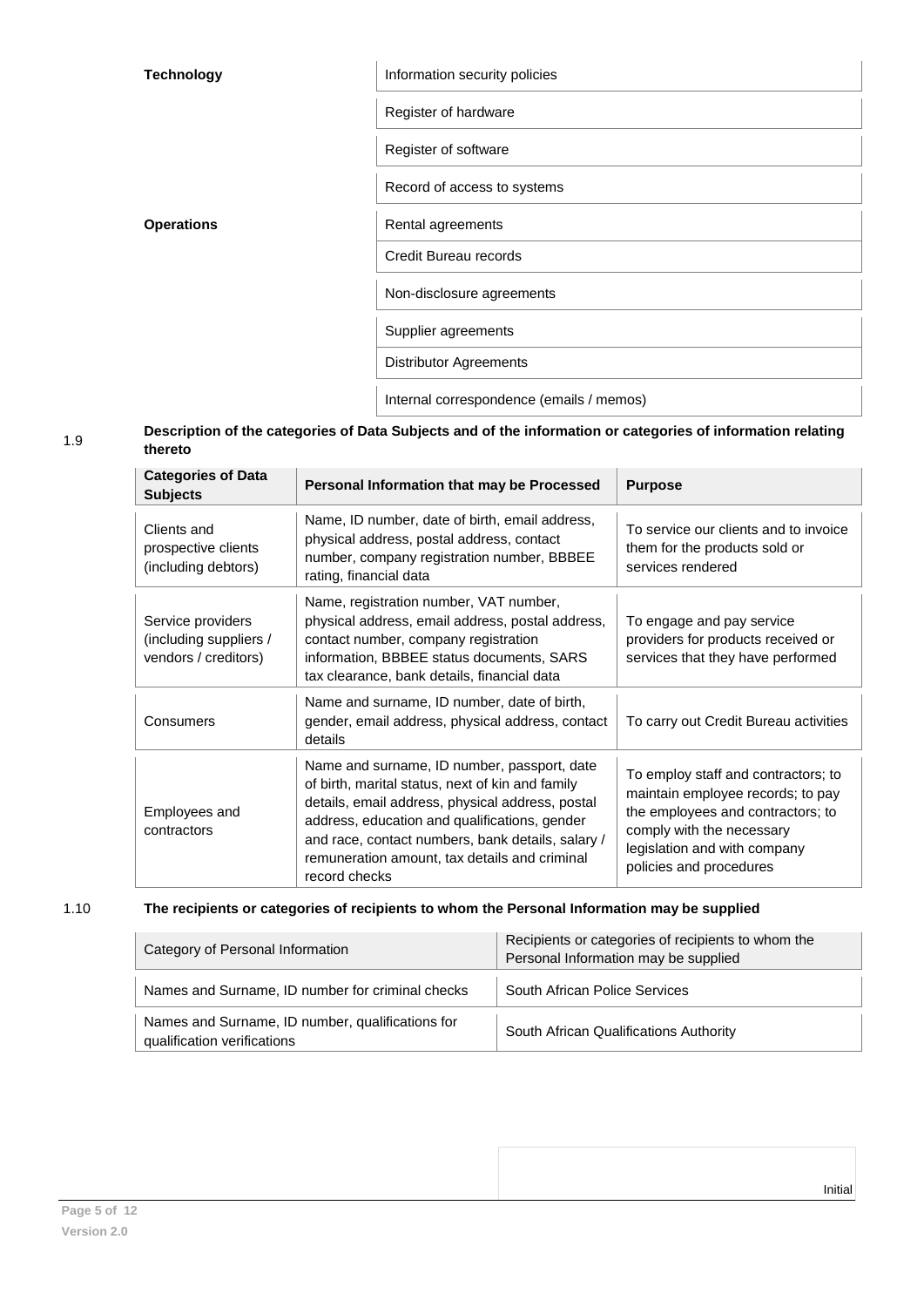# 1.11 **Fees schedule for Private Bodies** (according to PAIA regulations dated 27 August 2021)

| <b>Item</b>                                                                                                                                                                                                               | Cost per A4 page / item                                                                  | <b>Total</b>  |
|---------------------------------------------------------------------------------------------------------------------------------------------------------------------------------------------------------------------------|------------------------------------------------------------------------------------------|---------------|
| The requester fee payable by every requestor                                                                                                                                                                              |                                                                                          | R 140.00      |
| Photocopy                                                                                                                                                                                                                 | R 2.00                                                                                   |               |
| Printed copy                                                                                                                                                                                                              | R 2.00                                                                                   |               |
| For a copy in a computer-<br>readable form on:                                                                                                                                                                            |                                                                                          |               |
| (i) Flash drive- to be provided by requester                                                                                                                                                                              | R 40.00                                                                                  |               |
| (ii) Compact disc- to be provided by requestor                                                                                                                                                                            | R 40.00                                                                                  |               |
| (iii) Compact disc- to be provided by<br>Organisation                                                                                                                                                                     | R 60.00                                                                                  |               |
| Transcription of visual images                                                                                                                                                                                            | Service to be outsourced                                                                 | To be advised |
| Copy of visual images                                                                                                                                                                                                     | Service to be outsourced                                                                 | To be advised |
| Transcription of an audio record                                                                                                                                                                                          | R 24.00                                                                                  |               |
| For a copy in a computer-<br>readable form on:                                                                                                                                                                            |                                                                                          |               |
| (i) Flash drive- to be provided by requestor                                                                                                                                                                              | R 40.00                                                                                  |               |
| (ii) Compact disc- to be provided by requestor                                                                                                                                                                            | R 40.00                                                                                  |               |
| (iii) Compact disc- to be provided by<br>Organisation                                                                                                                                                                     | R 60.00                                                                                  |               |
| To search for and prepare the record for<br>disclosure for each hour or part of an hour,<br>excluding the first hour, reasonably required for<br>such search and preparation. Not to exceed the<br>total cost of R 435.00 | R 145.00                                                                                 |               |
| Deposit: If search exceeds 6 (Six) hours                                                                                                                                                                                  | One third of amount per request<br>excluding requester fees, search<br>and postage costs |               |
| Postage, email or any other electronic transfer                                                                                                                                                                           | Actual costs                                                                             |               |
| <b>Total</b>                                                                                                                                                                                                              |                                                                                          |               |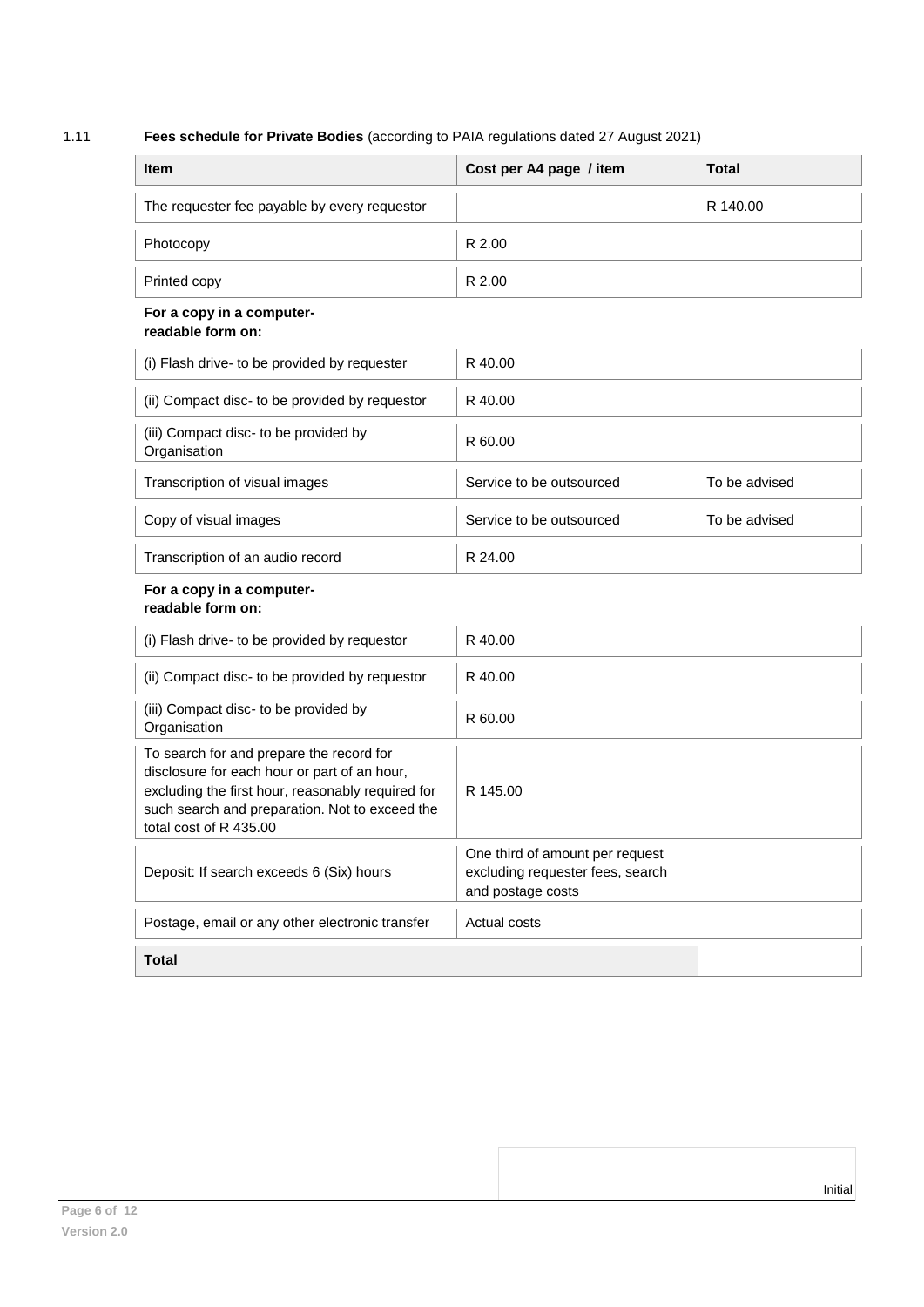#### <span id="page-6-0"></span>2. DEFINITIONS

2.1. In this Manual, unless the context requires otherwise, the words below mean the following:

- 2.1.1. **"Companies Act"** means the Companies Act 71 of 2008;
- 2.1.2. **"CPA"** means the Consumer Protection Act 68 of 2008;
- 2.1.3. **"Data Subject/s"** means all living, identifiable natural or juristic persons about whom the Organisation holds or otherwise Processes Personal Information or Special Personal Information;
- 2.1.4. **"DIO"** means the deputy information officer set out in item 1.4, if applicable;
- 2.1.5. **"Guide"** means the guide issued in terms of section 10 of PAIA;
- 2.1.6. **"IO"** means the information officer of the Organisation set out in item 1.3;
- 2.1.7. **"Manual"** means this PAIA Manual;
- 2.1.8. **"Organisation"** means the Private Body set out in item 1.1;
- 2.1.9. **"PAIA"** means the Promotion of Access to Information Act 2 of 2000;
- 2.1.10. **"Personal Information"** means information relating to an identifiable, living, natural or juristic person, including, but not limited to, (i) factual information, such as identity and passport numbers, names, addresses, phone numbers, email addresses and the like, or (ii) opinions regarding a Data Subject, such as a performance appraisal, and any other information contained in the definition of "personal information" in section 1 of POPIA;
- 2.1.11. **"POPIA"** means the Protection of Personal Information Act 4 of 2013;
- 2.1.12. **"Private Body"** means (i) a natural person who carries or has carried on any trade, business or profession; (ii) a partnership which carries or has carried on any trade, business or profession; (iii) any former or existing juristic person; or (iv) a political party, but excludes a Public Body;
- 2.1.13. **"Process / Processing"** means any operation or activity, whether or not by automatic means, concerning Personal Information, including, but not limited to, the (i) collection, receipt, recording, organisation, collation, storage, updating or modification, retrieval, alteration, consultation or use of Personal Information; (ii)dissemination of such information by means of transmission, distribution or making available in any other form; or (iii) merging, linking, as well as restriction, degradation, erasure or destruction of information;
- 2.1.14. **"Public Body"** means (i) any department of state or administration in the national or provincial sphere of government or any municipality in the local sphere of government; or (ii) any other functionary or institution when: (a) exercising a power or performing a duty in terms of the Constitution or provincial constitution; or (b) exercising a public power or performing a public function in terms of any legislation;
- 2.1.15. **"Regulator"** means the information regulator established in terms of section 39 of POPIA;
- 2.1.16. **"Responsible Party"** means a Public or Private Body, or any other person which, alone or in conjunction with others, determines the purpose of and means for Processing Personal Information;
- 2.1.17. **"South Africa"** means the Republic of South Africa, as constituted from time to time; and
- 2.1.18. **"Special Personal Information"** has the meaning ascribed to it in section 1 of POIA and includes: (i) the religious or philosophical beliefs, race or ethnic origin, trade union membership, political persuasion, health or sex life or biometric information of a Data Subject; or (ii) the criminal behaviour of a Data Subject to the extent that such information relates to: (a) the alleged commission of an offence; or (b) any proceedings in respect of any offence allegedly committed by a Data Subject or the disposal of such proceedings.

#### <span id="page-6-1"></span>3. INTERPRETATION

3.1. Any reference in this Manual to:

- 3.1.1. a **clause** is, subject to any contrary indication, a reference to a clause of the main body of this Manual;
- 3.1.2. an **item** is, subject to any contrary indication, a reference to an item in the Schedule to this Manual;
- 3.1.3. **law** means any law including common law, statute, constitution, decree, judgment, treaty, regulation, directive, by-law, order or any other measure of the government, local government, statutory or regulatory body or court having legal authority within South Africa: and
- 3.1.4. **person** means, unless the context indicates otherwise, any natural or juristic person, government, state, agency or organ of a state.
- 3.2. Where a word or expression is given a particular meaning, other parts of speech and grammatical forms of that word or expression have a corresponding meaning.
- 3.3. The headings do not govern or affect the interpretation of this Manual.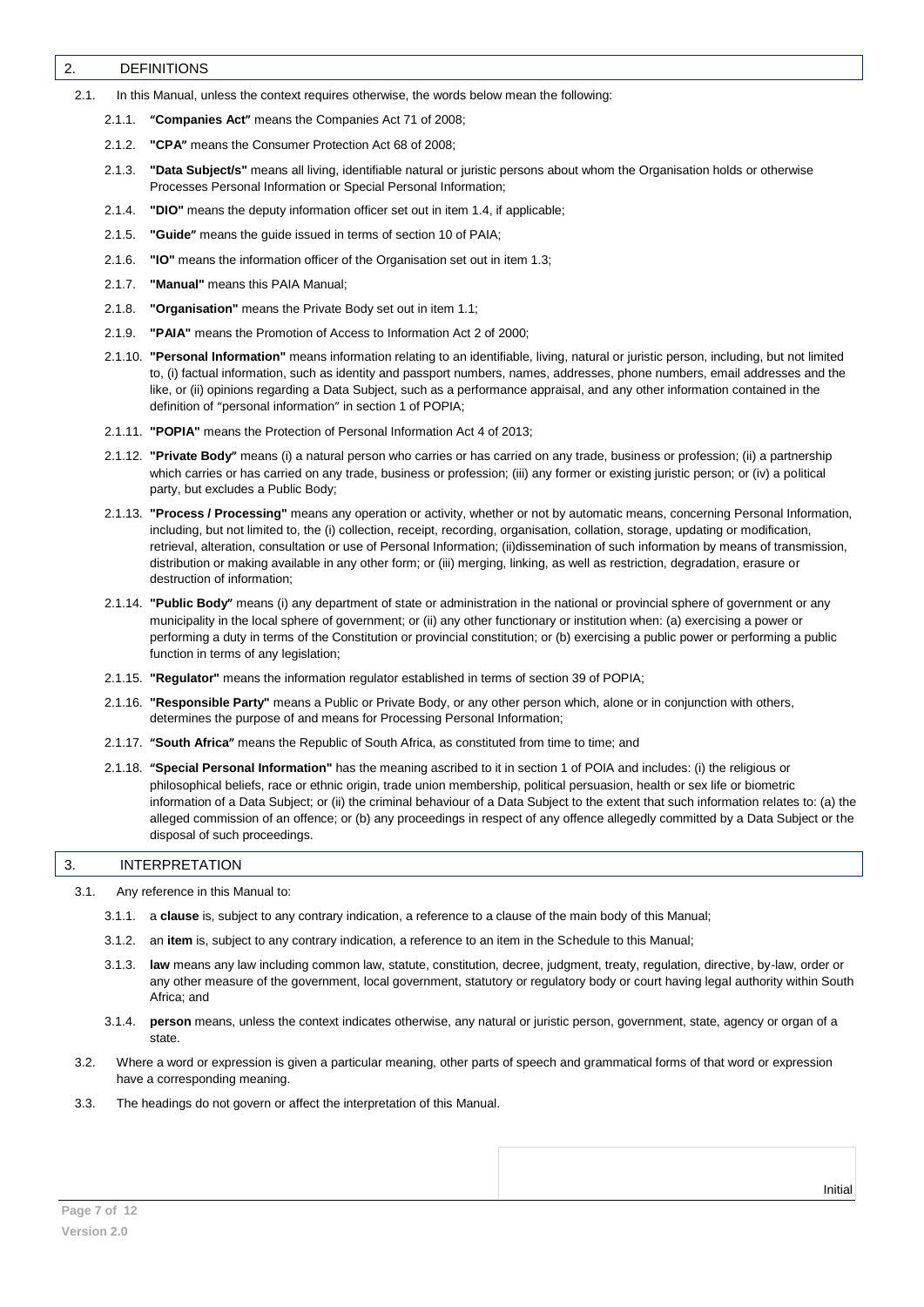- 3.4. If any provision in a definition confers rights, or imposes obligations on any Party, effect is given to it as a substantive provision of this Manual.
- 3.5. Unless the context indicates otherwise, an expression which denotes any gender includes the other gender; reference to a natural person includes a juristic person; the singular includes the plural, and the plural includes the singular.
- 3.6. Any number of days prescribed in this Manual excludes the first day and includes the last day.
- 3.7. The words "including" and "in particular" are without limitation.
- 3.8. Any reference to legislation is to that legislation as at the Signature Date, as amended or replaced from time to time, and includes all regulations and schedules to such legislation.
- 3.9. Any reference to a document or instrument includes the document or instrument as ceded, delegated, novated, altered, supplemented or replaced from time to time.
- 3.10. A time of day is a reference to Johannesburg time.
- 3.11. The rule of interpretation that, in the event of ambiguity, the contract must be interpreted against the party responsible for the drafting of the contract does not apply.
- 3.12. The cancellation or termination of this Manual does not affect those of its provisions which expressly provide that they will operate after cancellation or termination, or which must continue to have effect after cancellation or termination, or which must by implication or by their nature continue to have effect after cancellation or termination.
- 3.13. No provision in this Manual is intended to contravene or limit any applicable provisions of the CPA (if applicable), POPIA and / or PAIA.

#### <span id="page-7-0"></span>4. PURPOSE OF THIS MANUAL

- 4.1. This Organisation is a Private Body and as such the Manual deals with the provisions of PAIA which relate to Private Bodies.
- 4.2. The purpose of this Manual is to facilitate the Organisation's compliance with POPIA and PAIA, in particular the compliance with section 51 of PAIA.
- 4.3. Wherever this Manual refers to Personal Information, the same policies and procedures apply in respect of Special Personal Information, unless the contrary is indicated.
- 4.4. This Manual enables the public to ascertain:
	- 4.4.1. the subjects on which the Organisation holds records;
	- 4.4.2. the categories of records held on each subject;
	- 4.4.3. the categories of records which are attainable from the Organisation, without the need for submission of the Form 2 in accordance with PAIA;
	- 4.4.4. the records of the Organisation which are available to the public in accordance with any other legislation;
	- 4.4.5. the procedure to make a formal request for access to a record of the Organisation;
	- 4.4.6. whether the Organisation plans to transfer or Process Personal Information outside of South Africa;
	- 4.4.7. the categories of recipients outside of South Africa, to whom the Personal Information may be supplied; and
	- 4.4.8. whether the Organisation has appropriate security measures in place to ensure the confidentiality, integrity and availability of the Personal Information Processed by it.
- 4.5. This Manual sets out the details of:
	- 4.5.1. the Organisation's IO and DIO;
	- 4.5.2. the Guide and the steps to obtain a copy thereof;
	- 4.5.3. the Personal Information, and the categories relating to such Personal Information, Processed by the Organisation;
	- 4.5.4. the purposes for which Personal Information is Processed;
	- 4.5.5. the categories of Data Subjects in relation to which Personal Information is Processed;
	- 4.5.6. the categories of recipients to whom the Personal Information may be supplied;

#### <span id="page-7-1"></span>5. KEY CONTACT DETAILS

- 5.1. The key role-players appointed to assist the public with requests for access to information held by the Organisation are:
	- 5.1.1. **The IO**

5.1.1.1. The contact details of the IO are set out in item 1.3.

5.1.2. **The DIO**

5.1.2.1. The contact details of the DIO are set out it item 1.4.

5.1.3. The Organisation's contact details are set out in item 1.1.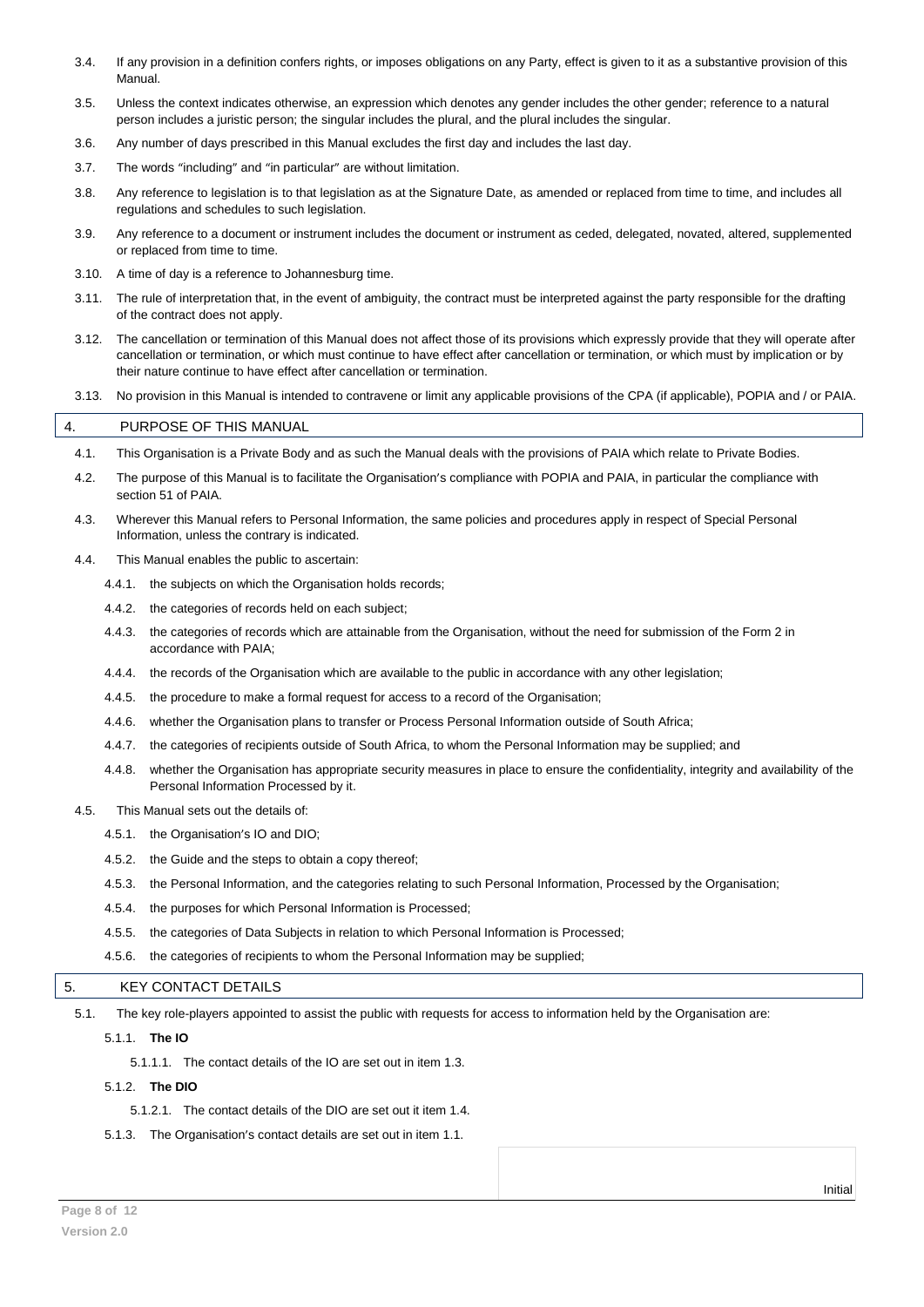#### <span id="page-8-0"></span>6. THE REGULATOR

6.1. The Regulator has taken over the function of PAIA regulation from the South African Human Rights Commission.

- 6.2. The Regulator regulates the enforcement of both PAIA and POPIA.
- 6.3. The Regulator's contact details are set out in item 1.5.

#### <span id="page-8-1"></span>7. THE GUIDE AND HOW TO GAIN ACCESS

- 7.1. The Regulator has updated and made available the revised Guide.
- 7.2. The Guide is set out in an easily comprehensible form and manner, and may be utilised by a person who wishes to exercise any right contemplated in PAIA and POPIA.
- 7.3. The Guide is available in each of the official languages of South Africa;, namely: (i) English; (ii) Afrikaans; (iii) IsiZulu; (iv) Ndebele; (v) Sepedi; (vi) Sesotho; (vii) Swati (viii) Tsonga; (ix) Tswana; (x) Venda; and (xi) Xhosa), as well as in braille.

#### 7.4. The Guide contains:

- 7.4.1. the objects of PAIA and POPIA;
- 7.4.2. the postal and street address, phone and fax number and, if available, electronic mail address of:
	- 7.4.2.1. the information officer of every Public Body; and
	- 7.4.2.2. every deputy information officer of every Public and Private Body designated in terms of section 17(1) of PAIA and section 56 of POPIA.

#### 7.5. The Guide sets out:

- 7.5.1. the manner and form of a request for access to a record of a:
	- 7.5.1.1. Public Body contemplated in section 11; and
	- 7.5.1.2. Private Body contemplated in section 50;
- 7.5.2. the assistance available from the information officer of a Public Body in terms of PAIA and POPIA;
- 7.5.3. the assistance available from the Regulator in terms of PAIA and POPIA;
- 7.5.4. the notices issued in terms of sections 22 and 54 of PAIA regarding fees to be paid in relation to requests for access;
- 7.5.5. the regulations made in terms of section 92 of PAIA;
- 7.5.6. all remedies in law available regarding an act or failure to act in respect of a right or duty conferred or imposed by PAIA and POPIA, including the manner of lodging:
	- 7.5.6.1. an internal appeal;
	- 7.5.6.2. a complaint to the Regulator; and
	- 7.5.6.3. an application to a court of law against a decision (i) by the information officer of a Public Body, (ii) on internal appeal, or (iii) by the Regulator or a decision of the head of a Private Body.
- 7.6. The Guide prescribes that Public and Private Bodies compile a manual, the contents of which should include:
	- 7.6.1. how the public can obtain access to the manual; and
	- 7.6.2. the voluntarily disclose of the categories of records held by the body in question.
- 7.7. Members of the public can inspect or make copies of the Guide from the offices of the Public and Private Bodies, including the office of the Regulator, during normal working hours.
- 7.8. The Guide:
	- 7.8.1. can also be obtained from the IO, on request; or
	- 7.8.2. can also be obtained from the website of the Regulator; and
	- 7.8.3. is available for public inspection at the office of any Public Body during normal office hours.

#### <span id="page-8-2"></span>8. ACCESS REFUSAL

- 8.1. The Organisation is entitled to refuse a request for information in circumstances where mandatory protection is prescribed in terms of PAIA.
- 8.2. An Organisation must refuse a request for information where the disclosure of such information would involve:
	- 8.2.1. the unreasonable disclosure of Personal Information of a third party, subject to certain exceptions. (The third party may be a natural person or a deceased person, in terms of section 63 of PAIA, or a juristic person, as prescribed by POPIA);
	- 8.2.2. the disclosure of Personal Information, where the disclosure of such Personal Information is not permitted by other legislative, regulatory, or contractual agreements, and does not comply with the provisions of the POPIA;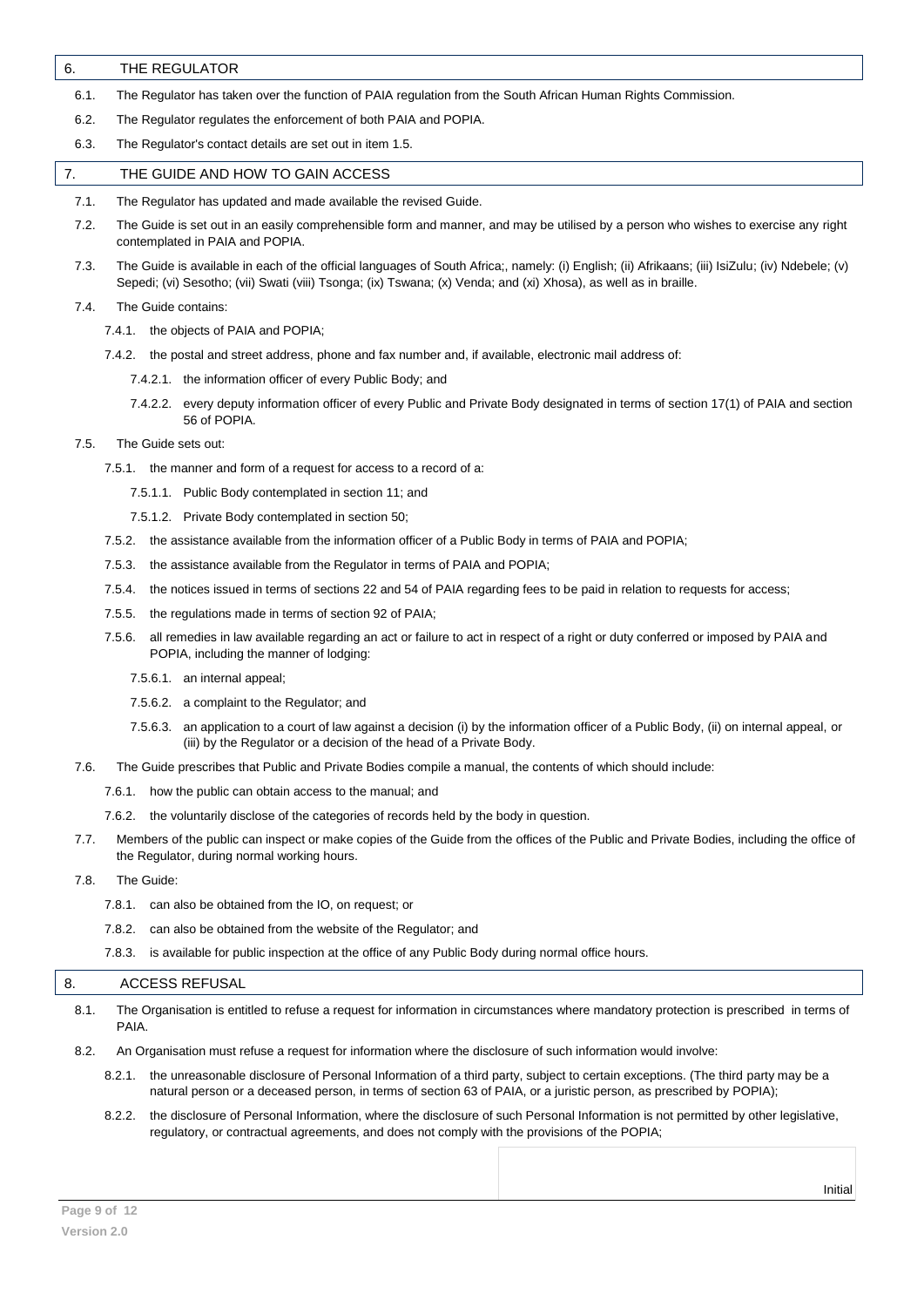- 8.2.3. the commercial information of a third party, in term of section 64 of PAIA, if the record contains:
	- 8.2.3.1. trade secrets of the third party;
	- 8.2.3.2. financial, commercial, scientific, or technical information in which the disclosure could likely cause harm to the financial or commercial interests of that third party; or
	- 8.2.3.3. information disclosed in confidence by a third party to the Organisation if the disclosure could (i) put that third party at a disadvantage in contractual or other negotiations; or (ii) prejudice the third party in commercial competition;
- 8.2.4. confidential information of third parties, in terms of section 65 of PAIA, if it is protected in terms of a duty of confidence owed to the third party in terms of an agreement;
- 8.2.5. the reasonable expectation that such disclosure would (i) endanger the safety of an individual or the protection of property; and / or (iii) prejudice or impair methods, systems, plans or procedures for the protection of (a) an individual in accordance with a witness protection scheme; (b) the safety of the public; or (c) the security of property;
- 8.2.6. records which would be regarded as privileged in legal proceedings, in terms of section 67 of PAIA;
- 8.2.7. research being carried on by or on behalf of a third party, in terms of section 69 of PAIA, if its disclosure would expose the third party, the researcher or the subject matter of the research to a serious disadvantage; and
- 8.2.8. the commercial information of the Organisation relating to the:
	- 8.2.8.1. trade secrets of the Organisation;
	- 8.2.8.2. financial, commercial, scientific, or technical information, the disclosure of which could likely cause harm to the financial or commercial interests of the Organisation;
	- 8.2.8.3. information which, if disclosed could reasonably be expected to (i) put the Organisation at a disadvantage in negotiations; or (ii) prejudice the Organisation in commercial competition;
	- 8.2.8.4. computer program/s which is / are owned by the Organisation and which is / are protected by the Copyright Act 98 of 1978; and / or
	- 8.2.8.5. research information, in terms of section 69 of PAIA, of the Organisation, if its disclosure would expose the Organisation, the researcher or the subject matter of the research to a serious disadvantage.

#### <span id="page-9-0"></span>9. ASSESSMENTS OF REQUESTS

- 9.1. Requests for information that are clearly frivolous or vexatious, or which involve an unreasonable diversion of resources, shall be refused.
- 9.2. All requests for information will be assessed on their own merits and in accordance with the applicable legal principles and legislation.
- 9.3. If a requested record cannot be found, or if the record does not exist, the IO shall, by way of an affidavit or written affirmation, notify the requester that it is not possible to give access to the requested record. Such a notice will be regarded as a decision to refuse a request for access to the record concerned for the purpose of PAIA. If the record should later be found, the requester shall be given access to the record in the manner stipulated by the requester in the prescribed form, unless the IO refuses access to such record, acting in accordance with applicable legislation.
- 9.4. The requester will be notified in writing in the required manner and form (Form 3, as required by PAIA) as to whether the request for information has been approved or denied within 30 (Thirty) calendar days after receipt of a correctly completed request form (Form 2, as required by PAIA).

# <span id="page-9-1"></span>10. CATEGORIES OF RECORDS OF THE ORGANISATION WHICH ARE AVAILABLE WITHOUT A FORM 2 REQUEST

- 10.1. The categories of records held by the Organisation, which are available without a person having to request access by submission of a Form 2, are set out in item 1.6. Such records are available on the website set out in item 1.2.
- 10.2. The records referred to in clause 10.1 may be (i) downloaded directly from the website; (ii) requested telephonically; or (iii) requested by letter or e-mail.
- 10.3. The relevant contact person and contact details in each instance are set out in clause 5.

#### <span id="page-9-2"></span>11. CATEGORIES OF RECORDS OF THE ORGANISATION WHICH ARE AVAILABLE IN ACCORDANCE WITH LEGISLATION

- 11.1. The categories of records held by the Organisation which are available in accordance with legislation are set out in item 1.7.
- 11.2. The records referred to in clause 11.1 may be requested (i) telephonically; or (ii) by letter or e-mail.
- 11.3. The relevant contact person and contact details in each instance are set out in clause 5.

#### <span id="page-9-3"></span>12. SUBJECTS AND CATEGORIES OF SUBJECTS ON WHICH THE ORGANISATION HOLDS RECORDS

12.1. The subjects in respect of which the Organisation holds records and the categories of records held on each subject are set out in item 1.8.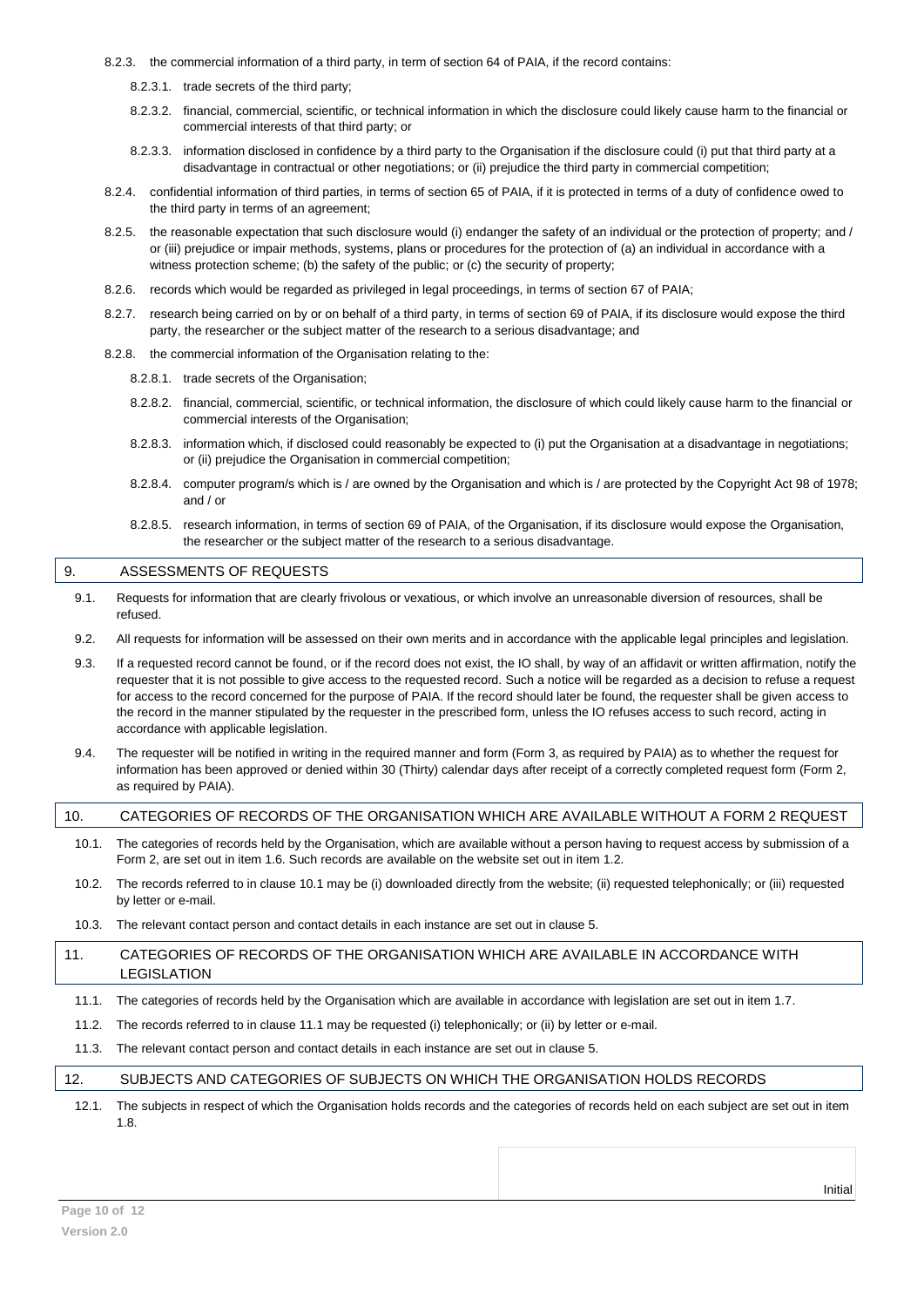#### <span id="page-10-0"></span>13. PERSONAL INFORMATION

13.1. In the event that a request is approved, the Organisation will determine how it will provide access to the information requested.

13.2. In the event that a requester has asked that access be given in a specific form, and the Organisation can reasonably accommodate such request, the access will be provided in the form requested.

#### <span id="page-10-1"></span>14. PROCESSING PERSONAL INFORMATION

#### 14.1. **Purpose of Processing Personal Information**

14.1.1. The various types of information Processed by the Organisation is set out in item 1.9. The purpose for each category has also been included the table set out in item 1.9.

#### 14.2. **Description of the categories of Data Subjects and of the information or categories of information relating thereto**

14.2.1. The categories of Data Subjects in respect of whom the Organisation may processes Personal Information and the nature or categories of the Personal Information being Processed is also set out in item 1.9.

#### 14.3. **The recipients or categories of recipients to whom the Personal Information may be supplied**

14.3.1. The person or category of persons to whom the Organisation may disseminate Personal Information is set out in item 1.10.

#### 14.4. **Planned trans-border flows of Personal Information**

- 14.4.1. The Organisation does not intend to transfer Personal Information outside of South Africa, but it may do so to secure or backup such Personal Information or for technical reasons. If Personal Information is transferred outside of South Africa, the Organisation will only transfer such Personal Information to other countries who have similar or better privacy and data protection laws as those that apply in South Africa, as required by section 72 of POPIA.
- 14.5. **General description of information security measures to be implemented by the Responsible Party to ensure the confidentiality, integrity and availability of the information**
	- 14.5.1. The Organisation is committed to ensuring that Personal Information and Special Personal Information is secure. In order to prevent unauthorised access or disclosure of any Personal Information, the Organisation has put in place suitable physical, electronic and managerial procedures to safeguard and secure the information it collects.
	- 14.5.2. The Organisation takes all reasonable technical and organisational measures to ensure the security of Personal Information. More details in this regard are set out in clause 15.

#### <span id="page-10-2"></span>15. HOW PERSONAL INFORMATION IS PROTECTED

- 15.1. The Organisation makes use of secure data transmission and storage technologies to reasonably protect Personal Information from unauthorised disclosure and to maintain the integrity of Personal Information.
- 15.2. The Organisation has comprehensive information security policies and procedures in place and has implemented security measures the cover the following areas:
	- 15.2.1. **Physical: P**ersonal Information is Processed at reputable data centres in South Africa with the necessary physical security measures in place;
	- 15.2.2. **Logical:** Only employees or contractors that strictly require access to any information / data in order to perform their tasks have such access. Strong passwords are used to access information / data that is classified as restricted / confidential.
	- 15.2.3. **Operational:** Anti-malware and anti-virus solutions are used, vulnerability tests are done and backups are made on a regular basis.
	- 15.2.4. **Employees:** Prospective employees have been screened before they are appointed by the Organisation. This includes criminal checks in certain cases. Employees are also trained in relation to policies and procedures as and when required on a continuous basis.

#### <span id="page-10-3"></span>16. INFORMATION THE ORGANISATION HOLDS TO COMPLY WITH THE LAW

- 16.1. Where applicable to its operations, the Organisation retains records and documents to comply with legislation.
- 16.2. Unless disclosure is prohibited in terms of legislation, regulations, contractual agreements or otherwise, records that are required to be made available in terms of the applicable legislation shall be made available for inspection by interested parties in terms of the requirements and conditions of the specific piece of legislation and / or applicable internal policies and procedures.
- 16.3. Should any interested party be entitled to request such information, the requester may request access by completing the prescribed form (Form 2, as required by PAIA).
- 16.4. The accessibility of documents and records may be subject to the grounds of refusal set out in clause 8.
- 16.5. The Organisation holds information in accordance with the following pieces of legislation:

16.5.1. Basic Conditions of Employment Act 75 of 1997;